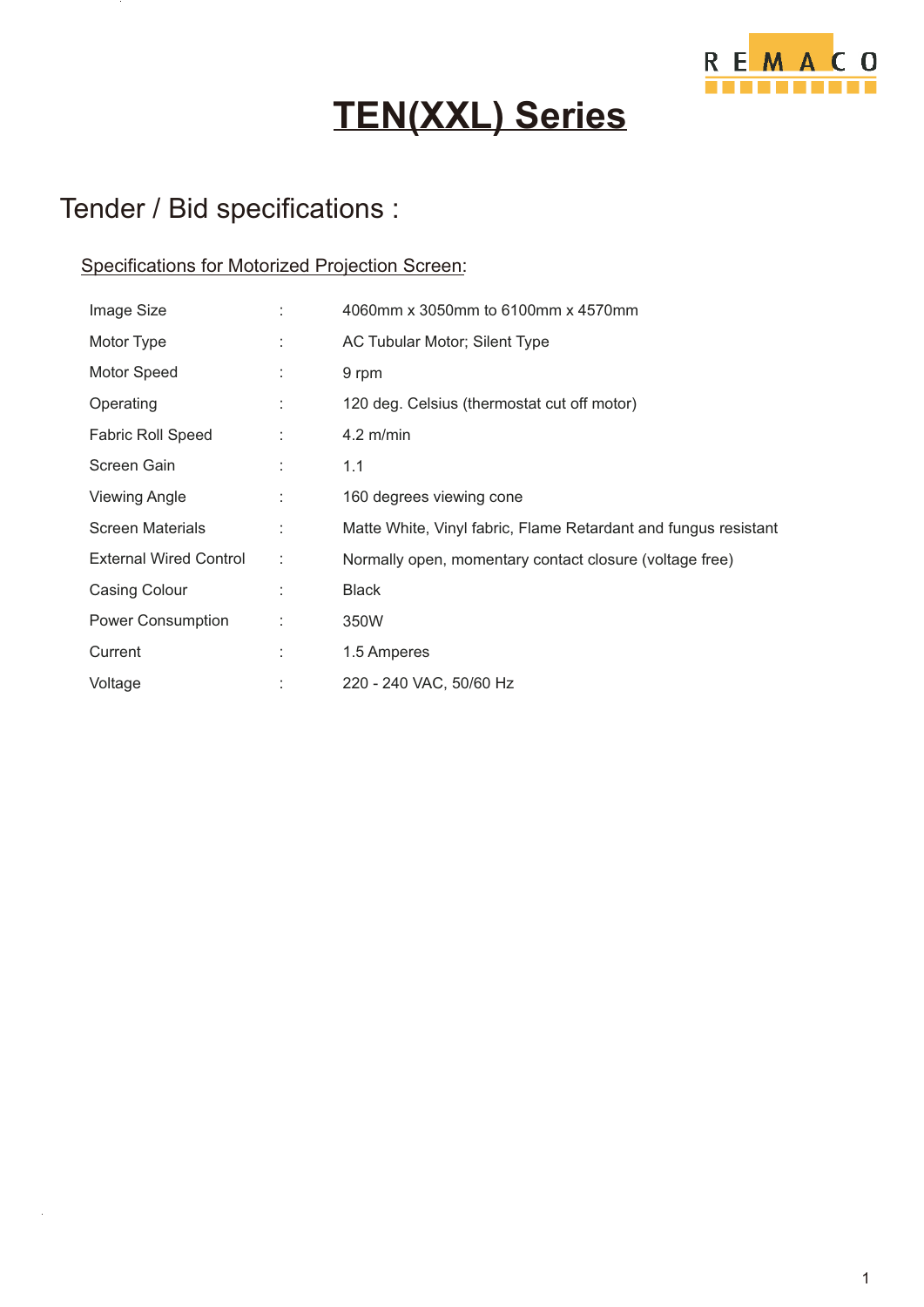

# Dimension of TEN(XXL) Series Screen



 $\ddot{\phantom{a}}$ 

 $\overline{\phantom{a}}$ 



|                     | <b>Model</b>          | <b>Diagonal</b> | <b>Image Width</b> | <b>Image Height</b> | <b>Casing Length</b> |
|---------------------|-----------------------|-----------------|--------------------|---------------------|----------------------|
| <b>Video Format</b> | <b>TEN(XXL)-4030V</b> | 200"            | 4060mm             | 3050mm              | 4720mm               |
| (4:3)               | TEN(XXL)-4534C/J      | 220"            | 4500mm             | 3400mm              | 5160mm               |
|                     | TEN(XXL)-4937C/J      | 240"            | 4880mm             | 3660mm              | 5540mm               |
|                     | TEN(XXL)-5541C/J      | 270"            | 5490mm             | 4110mm              | 6150mm               |
|                     | TEN(XXL)-6045C/J      | 295"            | 6000mm             | 4500mm              | 6660mm               |
|                     | TEN(XXL)-6146C/J      | 300"            | 6100mm             | 4570mm              | 6760mm               |
| <b>HDTV Format</b>  | TEN(XXL)-3922H        | 180"            | 3980mm             | 2240mm              | 4640mm               |
| (16:9)              | TEN(XXL)-4425H        | 200"            | 4430mm             | 2490mm              | 5090mm               |
|                     | TEN(XXL)-4927H        | 220"            | 4880mm             | 2740mm              | 5540mm               |
|                     | TEN(XXL)-5028C/J      | 225"            | 5000mm             | 2810mm              | 5660mm               |
|                     | TEN(XXL)-5531C/J      | 250"            | 5530mm             | 3110mm              | 6190mm               |
|                     | TEN(XXL)-6034C/J      | 271"            | 6000mm             | 3380mm              | 6660mm               |
|                     |                       |                 |                    |                     |                      |
| Wide Screen Format  | <b>TEN(XXL)-3924W</b> | 182"            | 3920mm             | 2450mm              | 4580mm               |
| (16:10)             | <b>TEN(XXL)-4326W</b> | 200"            | 4300mm             | 2690mm              | 4960mm               |
|                     |                       |                 |                    |                     |                      |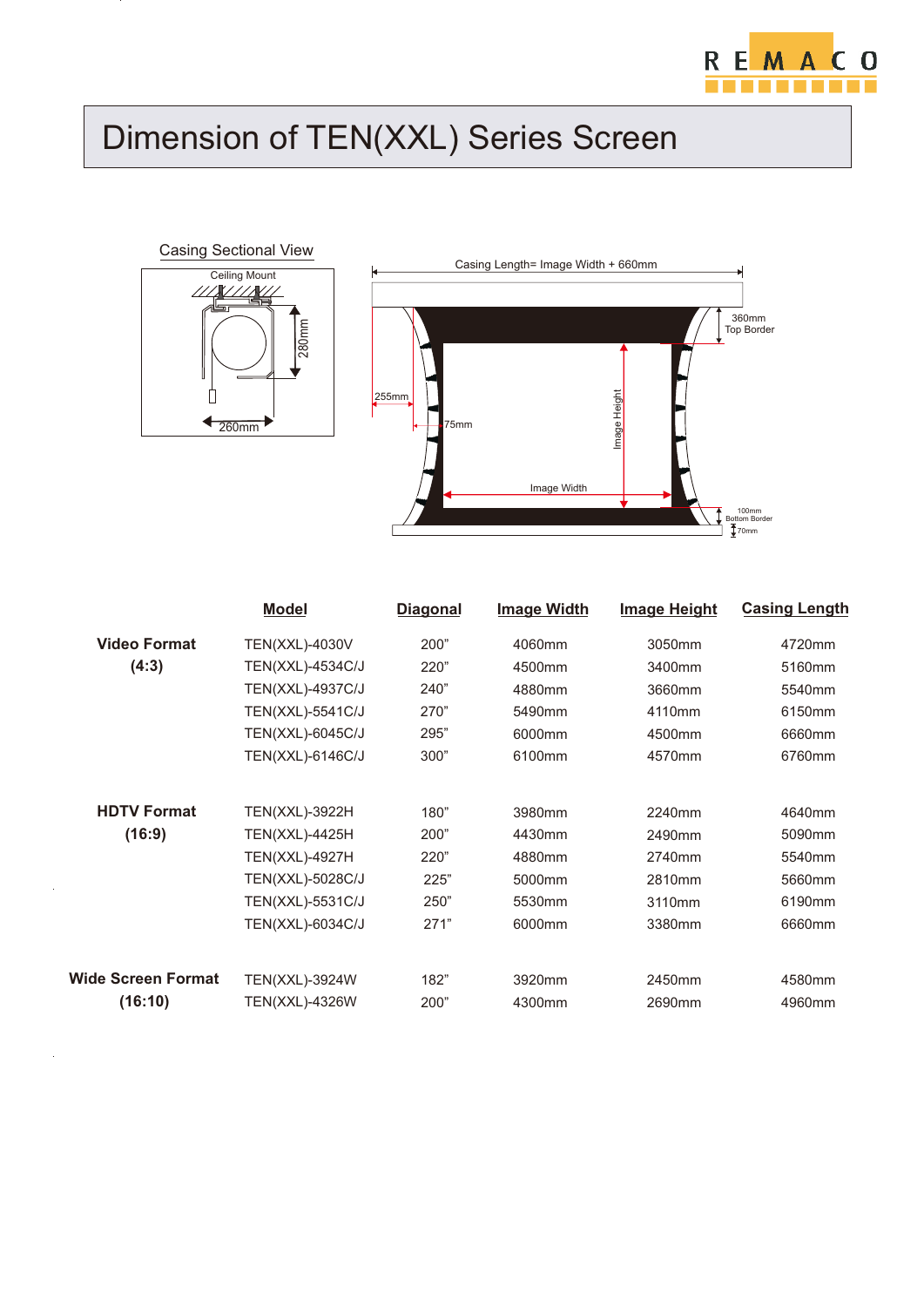

### Pelmet Mounting: Recommended Pelmet Size

#### TEN(XXL) Series - Video Format

Recommended Pelmet Width = Screen Casing Width + 100mm

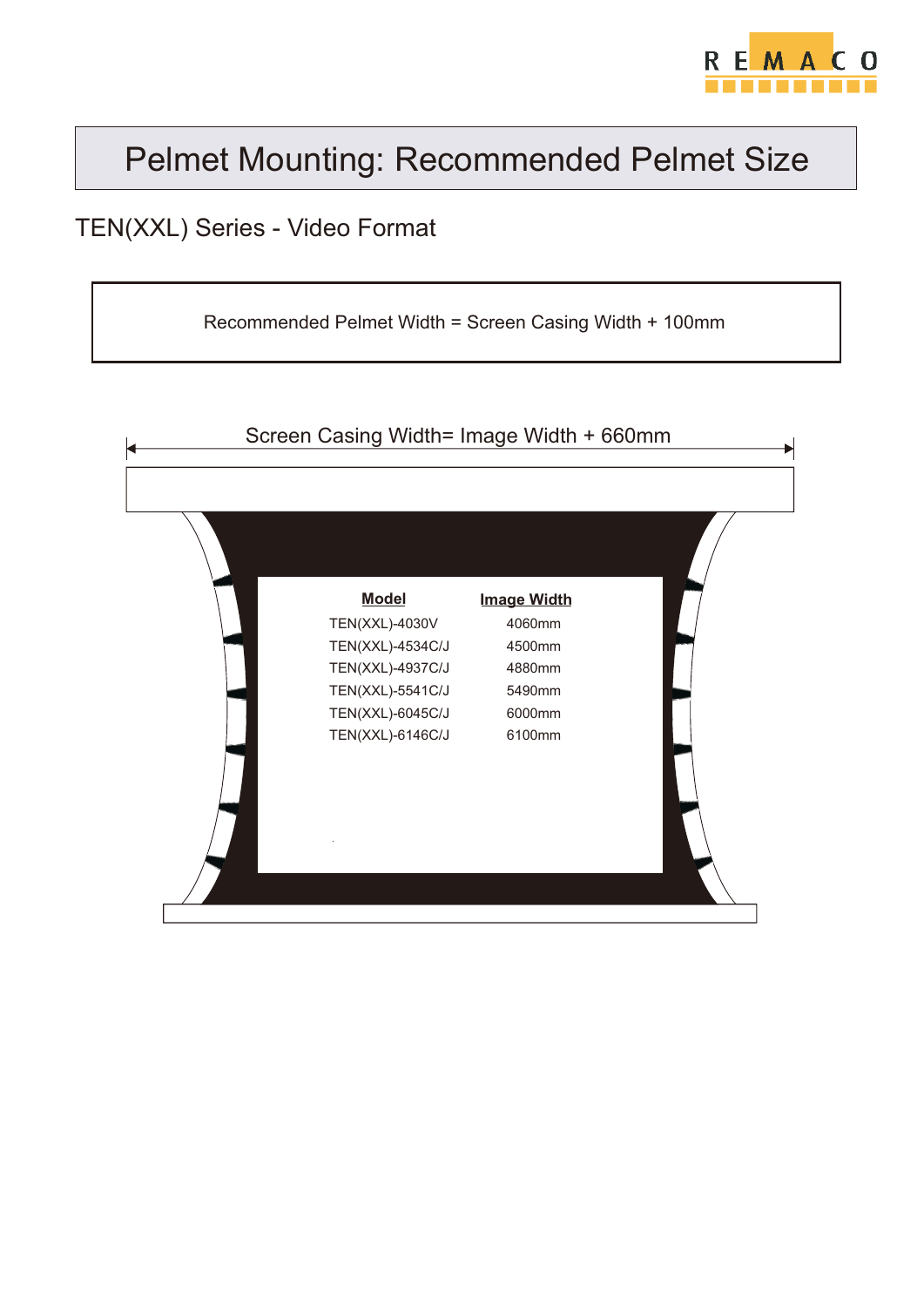

### Pelmet Mounting: Recommended Pelmet Size

#### TEN(XXL) Series - HDTV Format

Recommended Pelmet Width = Screen Casing Width + 100mm